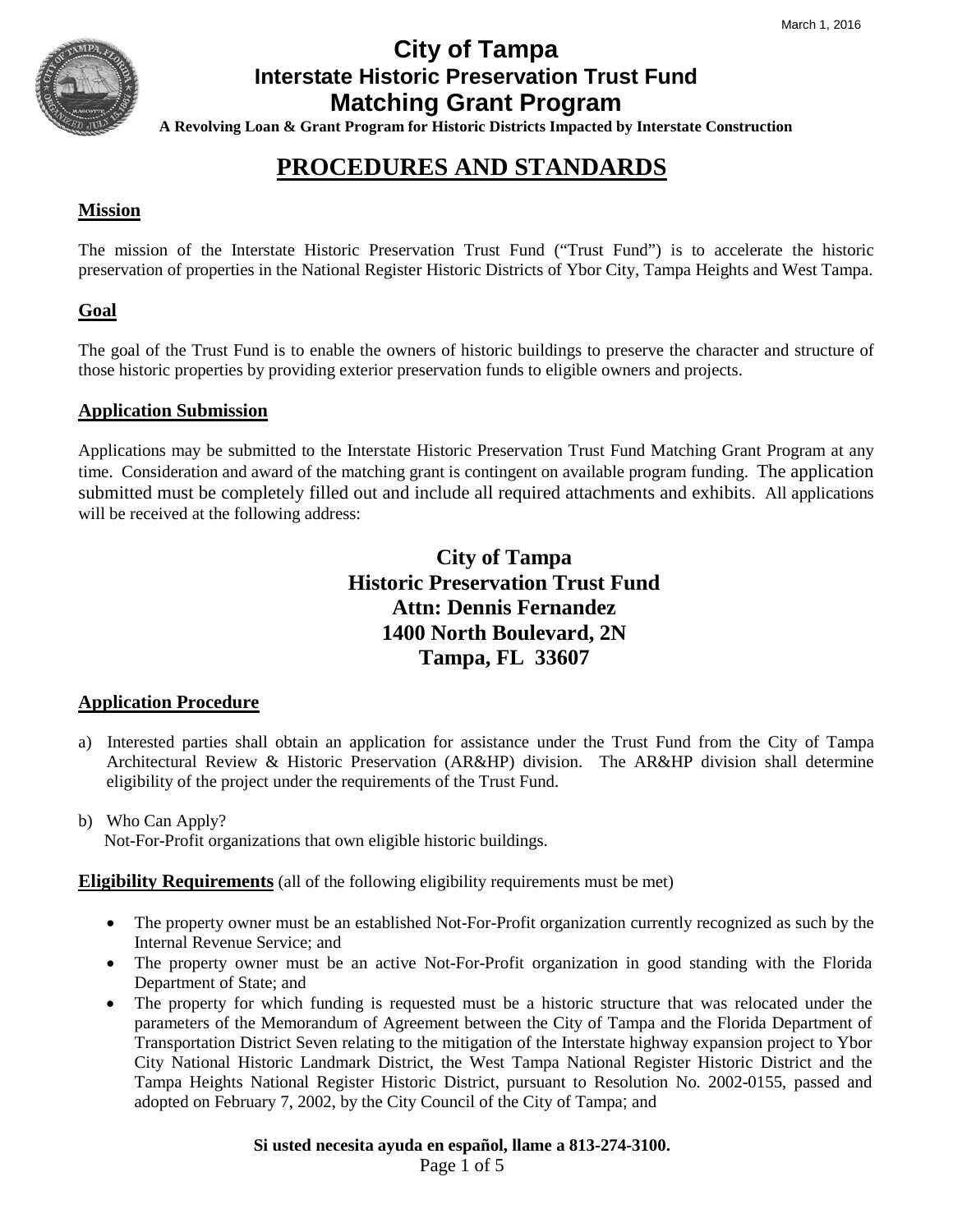

**A Revolving Loan & Grant Program for Historic Districts Impacted by Interstate Construction**

- Eligible property owners may submit one grant application calendar year requesting a **minimum match amount of \$1,500.00 and a maximum match amount of \$15,000.00**; and
- All exterior work included in the application adheres to the *Secretary of the Interior's Standards for the Rehabilitation of Historic Buildings*; and
- Work identified in the scope of the project in the application has not been initiated.

## **Disbursement of Grant**

The City of Tampa will make one payment disbursing the grant award upon completion of the approved project. The payment will be made directly to the project contractor. Proper documentation of the project expenses that are reasonable in amount and directly related to and necessary for completion of the project will be required prior to disbursement. Within thirty (30) days of the completion of the project, the grant awardee shall submit the project Completion and Inspection Request form and a final project Invoice to the City of Tampa's Historic Preservation Division. It is the intent of the Interstate Historic Preservation Trust Fund Matching Grant Program to disburse payment to the project contractor within two (2) weeks of receipt of an acceptable invoice and satisfactory inspection of the project by an authorized representative(s) of the City of Tampa to verify that the project has been completed according to the application submission and related project documents.

## **Covenant and Restrictions**

All matching grant award recipients will be required to sign the *Agreement and Declaration of Covenants and Restrictions* (Exhibit C), which shall be effective for a period of five (5) years from the date of the grant award disbursement.

## **Review Process**

The City of Tampa evaluates all applications on a competitive basis. The Interstate Historic Preservation Trust Advisory Committee will advise the Mayor of Tampa and Tampa City Council on the allocation of the funds available for distribution.

### **Evaluation Criteria for Application**

*The Interstate Historic Preservation Trust Fund Advisory Committee ("Committee") will utilize the following criteria to evaluate and rank each eligible project received. The Committee will evaluate and rank each application based, in general, upon the selection criteria identified below and the extent to which the project fulfills the Mission of the Trust Fund. It is the responsibility of the applicant to demonstrate clearly within the application that the project satisfies the evaluation criteria. The criteria that will be used as a general guide to evaluate and rank the application includes, but is not limited to, the following:* 

- Appropriateness of the project as it relates to the Secretary of the Interior's Standards for Rehabilitation.
- The extent to which the project alleviates or prevents endangerment of historic property.
- Thoroughness of application. (i.e.: That there is adequate information provided in the application submission to assess the likelihood of the project's successful and timely completion).
- The condition of the structure and the extent of the deficiencies as compared to other applications.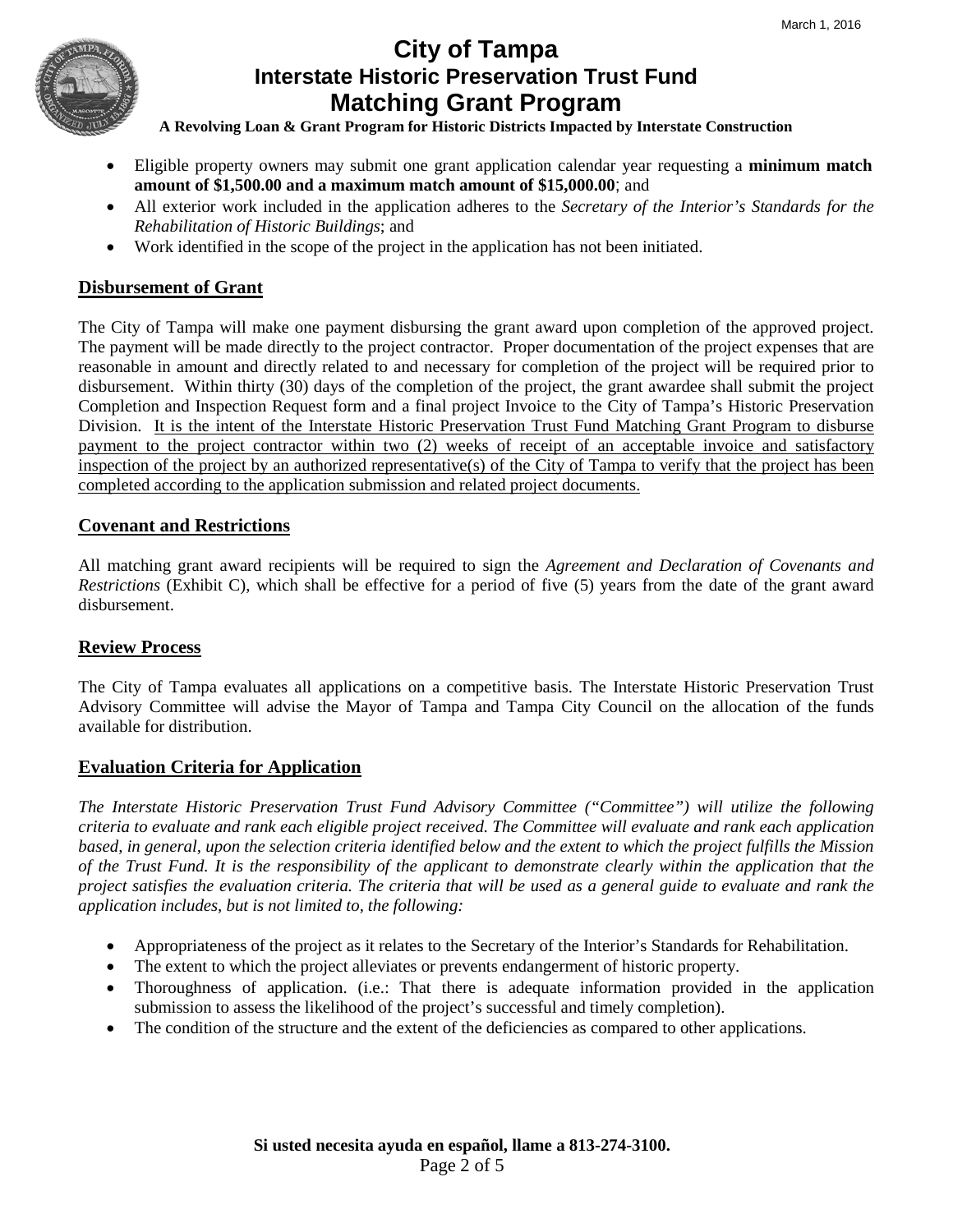**A Revolving Loan & Grant Program for Historic Districts Impacted by Interstate Construction**

### **Eligible Activities**

- Structural Stabilization; and
- Exterior restoration, rehabilitation, or reconstruction of architectural details.

Examples of projects that may qualify for a matching grant award include, but are not limited to, the repair or replacement of exterior siding, window repair or replacement, exterior doors, roof repair or replacement, structural work, porch repairs or reconstruction, and removal or replacement of previous inappropriate exterior alterations. Requests for funding related to general or routine maintenance issues, as determined by the Advisory Committee, are not considered an eligible activity under this program. The Matching Grant Program requires that a **minimum of 70%** of the grant award is required to be spent on exterior restoration, rehabilitation and reconstruction of architectural details.

### **Approval of Project Plans**

Approval of project plans by City of Tampa Historic Preservation staff is required **prior** to initiation of the approved project. Applicants that initiate or complete the project work without prior approval will be disqualified from receiving a grant award.

### **Inspections**

Periodic inspections will be made based on the scope of work to ensure compliance with the Secretary of the Interior's Standards. Prior to the disbursement of the grant, a final inspection will be made by an authorized representative(s) of the City of Tampa to ensure that the scope of work for which the grant is requested has been completed as described in the application submission.

### **Matching Grant Program Requirements**

- a) The property owner must be an established Not-For-Profit organization currently recognized as such by the Internal Revenue Service. The organization's Articles of Incorporation, letter from IRS confirming (501)c(3) status and a list of Board Members and Officers must be submitted with the matching grant application.
- b) The property owner must be an established Not-For-Profit organization in good standing with the Florida Department of State. The organization shall submit a Certificate of Good Standing with the matching grant application.
- c) Eligible property owners may submit one (1) grant application per calendar year requesting a minimum match amount of \$1,500.00 and a maximum match amount of \$15,000.00 per qualified project.
- d) The property owner must submit a written and signed statement committing the match to the grant requested. The grant match must be a minimum of fifty percent (50%) of the overall project, with no more than ten percent (10%) to be comprised by in-kind professional services. Donations of materials and labor can constitute up to one hundred percent (100%) of the match.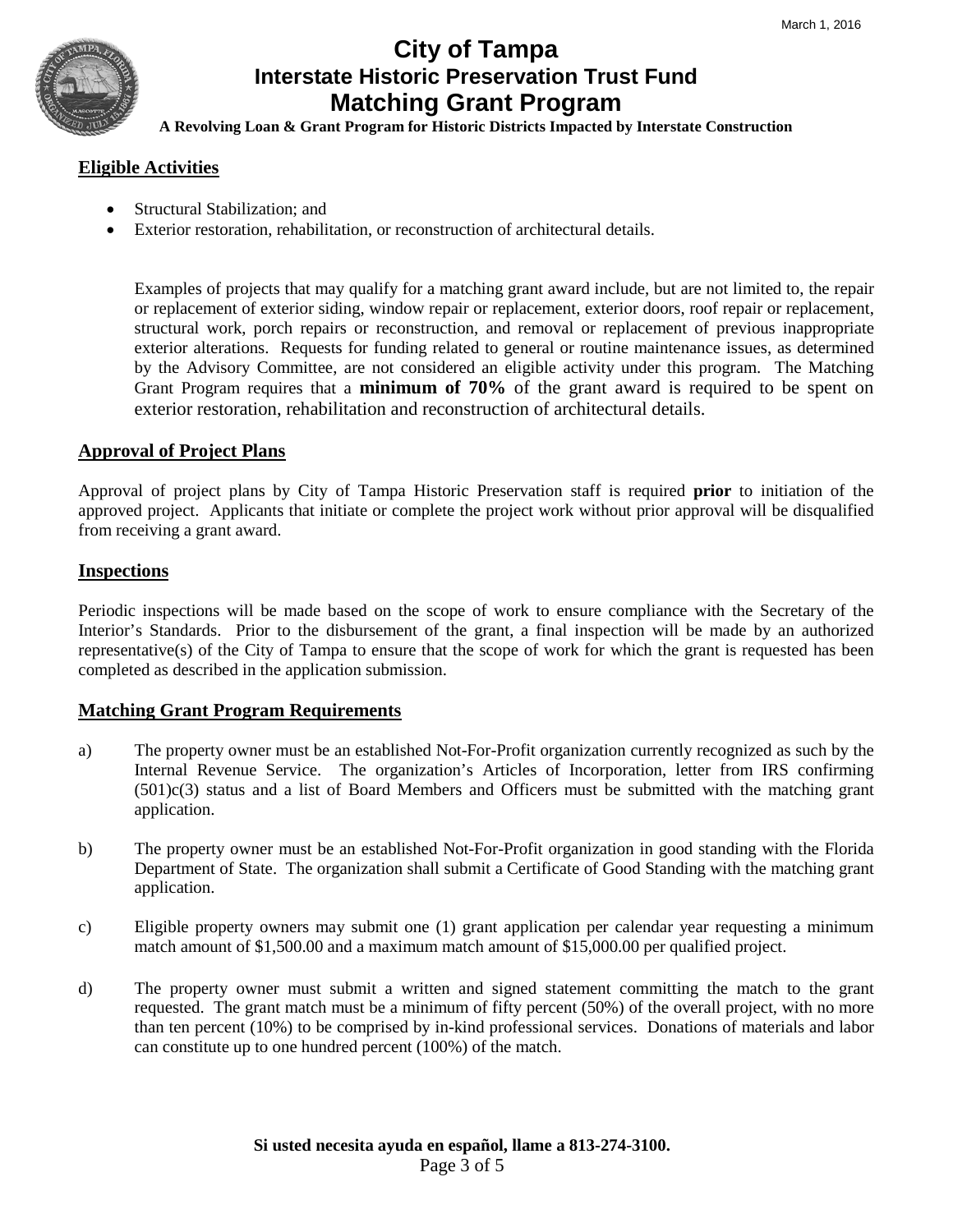

**A Revolving Loan & Grant Program for Historic Districts Impacted by Interstate Construction**

**(Note: Inclusion of matching in-kind Professional Services, Materials Donations and Labor Donations must be accompanied by an itemized breakdown of such services and donations to validate assessed value. Attach itemization on letterhead or invoicing documents from the company or supply source that is making the donation.)**

- d) A property owner that is awarded a matching grant is ineligible for additional funding through the Trust Fund Matching Grant Program on the same historic building for a period of five (5) years from the date that the prior grant award was disbursed.
- e) Applications that have a funding deficit are ineligible for consideration. The total costs of project must be covered by the total project funding. The grant award shall not exceed the cost of the approved work.
- f) Properties located within a Local Historic District must receive a Certificate of Appropriateness, through the appropriate architectural review commission or from the Architectural Review & Historic Preservation division, as applicable, prior to initiating the project work. Applicants that initiate or complete the project work without prior approval of the project plans will be disqualified from receiving a matching grant award.
- g) A **minimum of 70%** of the grant award is required to be spent on exterior restoration, rehabilitation and reconstruction of architectural details.
- h) Matching grant recipients are required to complete the project within <u>one year</u> of the grant award date. Project work must be completed by licensed contractors.
- i) The property owner shall be required to execute a covenant running for a five (5)-year period with the City of Tampa that ensures that the improvement to the property that is funded through the grant award will be properly maintained in compliance with the Secretary of the Interior's Standards for Rehabilitation.
- j) Ad Valorem taxes on the property for which a grant award is sought must be current as of the date of application submission.
- k) The subject property may not have active Code violations.
- l) Funds cannot be used for acquiring property.

### **Change in Ownership**

In the event that the property owner does not remain owner-occupant, or if all or any part of the property or an interest therein is sold or transferred by the property owner without the City's prior written consent, the City may declare, within a period of five (5) years from the date of disbursement, that the matching grant amount awarded through the Trust Fund be immediately due and payable in full according to the Schedule of Repayment (see Agreement and Declaration of Covenants and Restrictions (Exhibit C)).